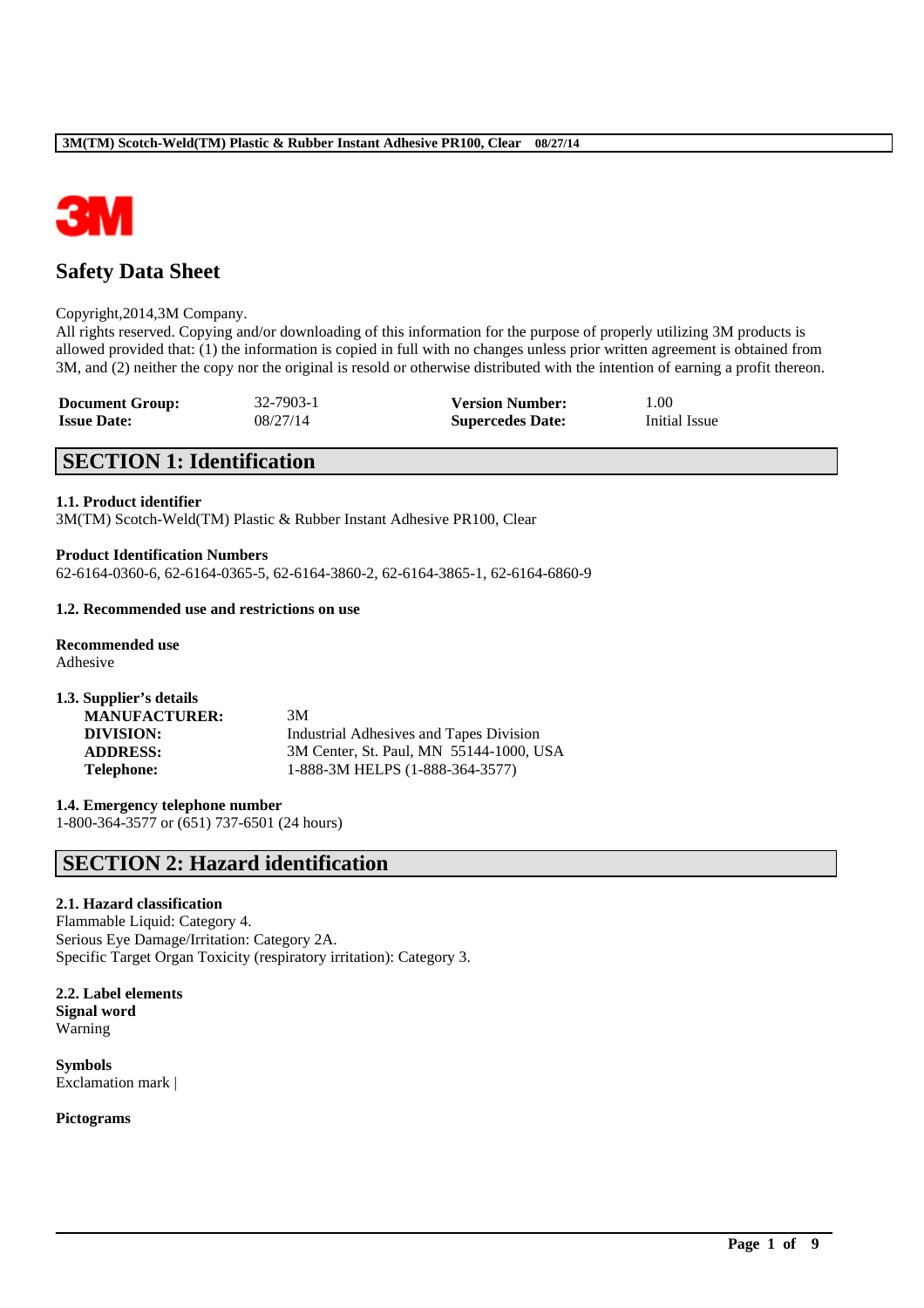

**Hazard Statements** Combustible liquid.

Causes serious eye irritation. May cause respiratory irritation.

## **Precautionary Statements**

#### **Prevention:**

Keep away from heat/sparks/open flames/hot surfaces. - No smoking. Avoid breathing dust/fume/gas/mist/vapors/spray. Use only outdoors or in a well-ventilated area. Wear protective gloves and eye/face protection. Wash thoroughly after handling.

#### **Response:**

IF INHALED: Remove person to fresh air and keep comfortable for breathing. IF IN EYES: Rinse cautiously with water for several minutes. Remove contact lenses, if present and easy to do. Continue rinsing. If eye irritation persists: Get medical advice/attention.

Call a POISON CENTER or doctor/physician if you feel unwell. In case of fire: Use a fire fighting agent suitable for flammable liquids such as dry chemical or carbon dioxide to extinguish.

#### **Storage:**

Store in a well-ventilated place. Keep container tightly closed. Keep cool. Store locked up.

#### **Disposal:**

Dispose of contents/container in accordance with applicable local/regional/national/international regulations.

#### **2.3. Hazards not otherwise classified**

Avoid eye and skin contact. If eyelids are bonded, do not force open. In case of skin bonding, quickly soak in warm water and avoid excessive force to free bonded area. May bond tissue rapidly.

# **SECTION 3: Composition/information on ingredients**

| Ingredient                                        | $\mathsf{IC.A.S.}\$ No. | $\%$ by Wt               |
|---------------------------------------------------|-------------------------|--------------------------|
| Ethyl Cyanoacrylate                               | 7085-85-0               | 90 - 97 Trade Secret $*$ |
| Non-Hazardous Resin (NJTS Reg. No. 04499600-7084) | Trade Secret*           | 3 - 10 Trade Secret *    |

NJTS or NJTSRN: New Jersey Trade Secret Registry Number.

\*The specific chemical identity and/or exact percentage (concentration) of this composition has been withheld as a trade secret.

\_\_\_\_\_\_\_\_\_\_\_\_\_\_\_\_\_\_\_\_\_\_\_\_\_\_\_\_\_\_\_\_\_\_\_\_\_\_\_\_\_\_\_\_\_\_\_\_\_\_\_\_\_\_\_\_\_\_\_\_\_\_\_\_\_\_\_\_\_\_\_\_\_\_\_\_\_\_\_\_\_\_\_\_\_\_\_\_\_\_

# **SECTION 4: First aid measures**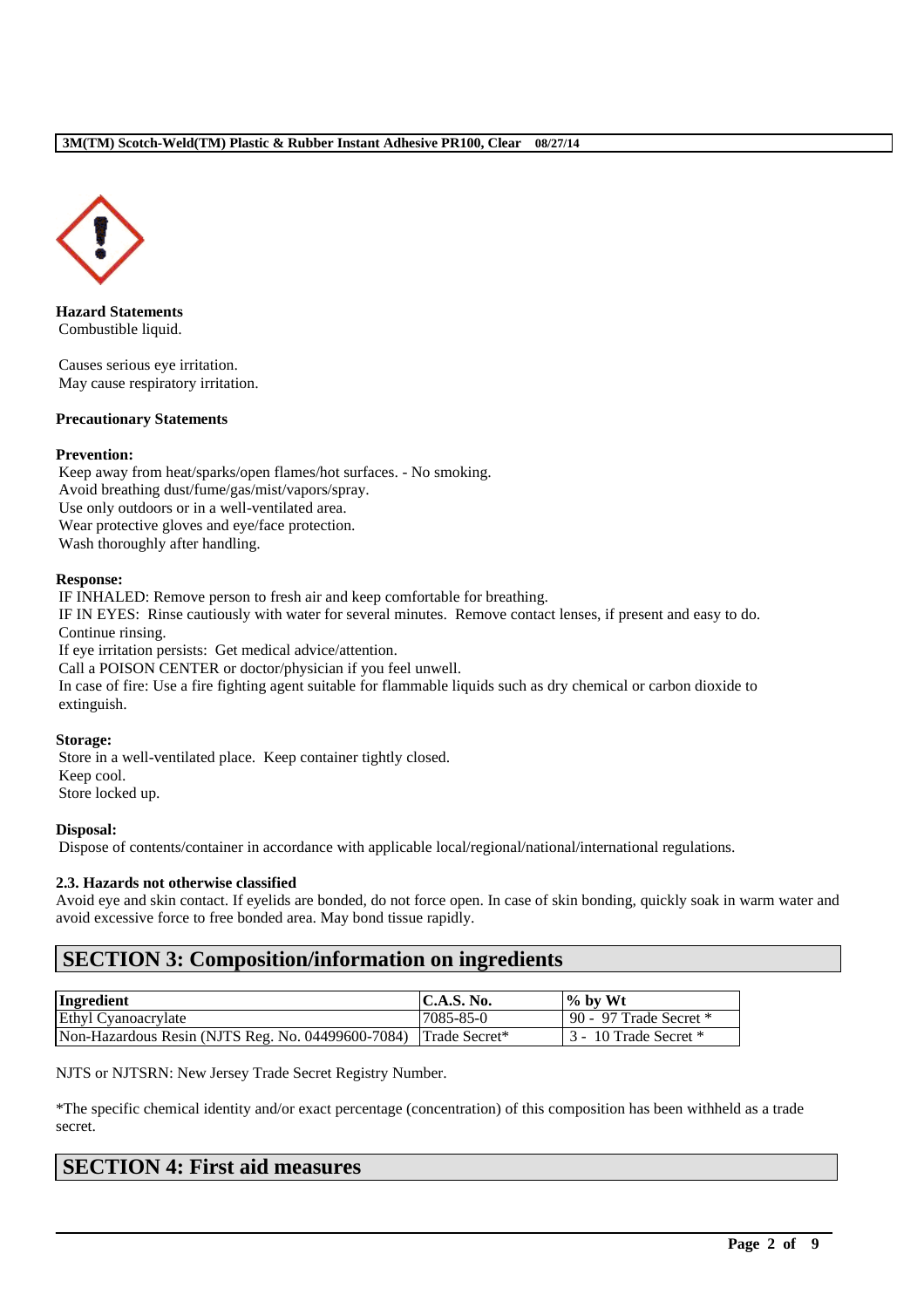#### **4.1. Description of first aid measures**

#### **Inhalation:**

Remove person to fresh air. If you feel unwell, get medical attention.

#### **Skin Contact:**

FOR SKIN BONDS: Quickly soak in warm water and avoid use of excessive force to free bonded area. If unable to free bonded area, or if lips or mouth are bonded, get medical attention. If irritation persists, get medical attention.

#### **Eye Contact:**

Immediately flush eyes with large amounts of water for at least 15 minutes. Get immediate medical attention. DO NOT force eyelids open.

#### **If Swallowed:**

Rinse mouth. If you feel unwell, get medical attention.

#### **4.2. Most important symptoms and effects, both acute and delayed**

See Section 11.1. Information on toxicological effects.

#### **4.3. Indication of any immediate medical attention and special treatment required** Not applicable

# **SECTION 5: Fire-fighting measures**

#### **5.1. Suitable extinguishing media**

In case of fire: Use a fire fighting agent suitable for flammable liquids such as dry chemical or carbon dioxide to extinguish.

#### **5.2. Special hazards arising from the substance or mixture**

Closed containers exposed to heat from fire may build pressure and explode.

#### **Hazardous Decomposition or By-Products**

| <b>Substance</b>   | <b>Condition</b>         |
|--------------------|--------------------------|
| Carbon monoxide    | <b>During Combustion</b> |
| Carbon dioxide     | During Combustion        |
| Hydrogen Cyanide   | During Combustion        |
| Oxides of Nitrogen | During Combustion        |

#### **5.3. Special protective actions for fire-fighters**

Water may not effectively extinguish fire; however, it should be used to keep fire-exposed containers and surfaces cool and prevent explosive rupture.

# **SECTION 6: Accidental release measures**

## **6.1. Personal precautions, protective equipment and emergency procedures**

Evacuate area. Keep away from heat/sparks/open flames/hot surfaces. - No smoking. Use only non-sparking tools. Ventilate the area with fresh air. For large spill, or spills in confined spaces, provide mechanical ventilation to disperse or exhaust vapors, in accordance with good industrial hygiene practice. Warning! A motor could be an ignition source and could cause flammable gases or vapors in the spill area to burn or explode. Refer to other sections of this SDS for information regarding physical and health hazards, respiratory protection, ventilation, and personal protective equipment.

#### **6.2. Environmental precautions**

Avoid release to the environment. For larger spills, cover drains and build dikes to prevent entry into sewer systems or bodies of water.

\_\_\_\_\_\_\_\_\_\_\_\_\_\_\_\_\_\_\_\_\_\_\_\_\_\_\_\_\_\_\_\_\_\_\_\_\_\_\_\_\_\_\_\_\_\_\_\_\_\_\_\_\_\_\_\_\_\_\_\_\_\_\_\_\_\_\_\_\_\_\_\_\_\_\_\_\_\_\_\_\_\_\_\_\_\_\_\_\_\_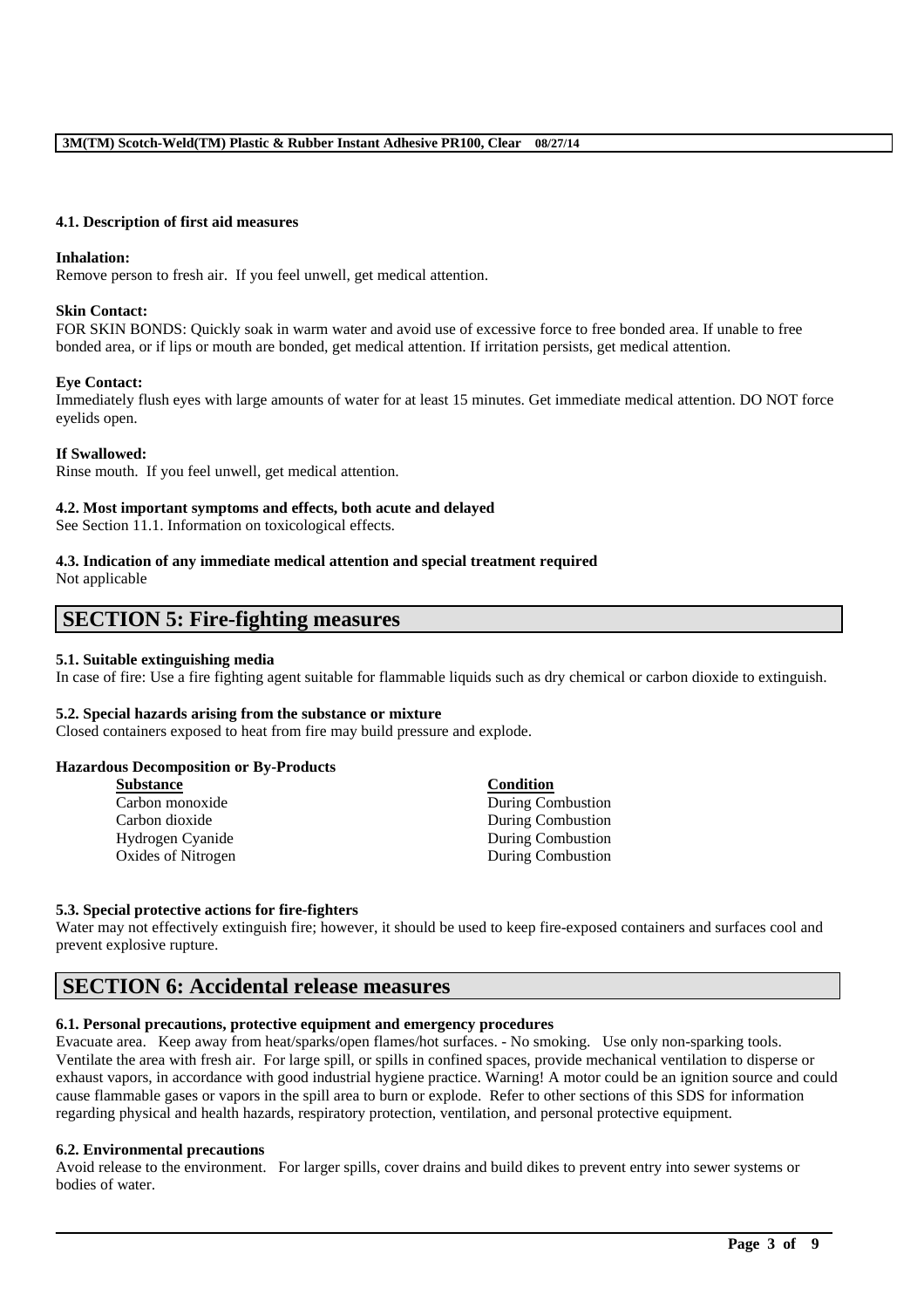## **6.3. Methods and material for containment and cleaning up**

Contain spill. Working from around the edges of the spill inward, cover with bentonite, vermiculite, or commercially available inorganic absorbent material. Mix in sufficient absorbent until it appears dry. Remember, adding an absorbent material does not remove a physical, health, or environmental hazard. Collect as much of the spilled material as possible using non-sparking tools. Place in a closed container approved for transportation by appropriate authorities. Clean up residue with an appropriate solvent selected by a qualified and authorized person. Ventilate the area with fresh air. Read and follow safety precautions on the solvent label and SDS. Seal the container. Dispose of collected material as soon as possible.

# **SECTION 7: Handling and storage**

## **7.1. Precautions for safe handling**

Keep away from heat/sparks/open flames/hot surfaces. - No smoking. Avoid breathing dust/fume/gas/mist/vapors/spray. Do not get in eyes, on skin, or on clothing. Do not eat, drink or smoke when using this product. Wash thoroughly after handling. Avoid release to the environment. Avoid contact with oxidizing agents (eg. chlorine, chromic acid etc.)

## **7.2. Conditions for safe storage including any incompatibilities**

Store in a well-ventilated place. Keep cool. Keep container tightly closed to prevent contamination with water or air. If contamination is suspected, do not reseal container. Store away from heat. Store away from acids. Store away from strong bases. Store away from oxidizing agents.

# **SECTION 8: Exposure controls/personal protection**

#### **8.1. Control parameters**

#### **Occupational exposure limits**

| Ingredient          | NO.<br><b>C.A.D.</b> | $\bf{A}$ genc $\bf{v}$ | Limit<br>: tvpe | <b>Comments</b><br>Additional C |
|---------------------|----------------------|------------------------|-----------------|---------------------------------|
| Ethyl Cyanoacrylate | 7085-85-0            | <b>ACGIH</b>           | TWA:0.2<br>ppm  |                                 |

ACGIH : American Conference of Governmental Industrial Hygienists

AIHA : American Industrial Hygiene Association

CMRG : Chemical Manufacturer's Recommended Guidelines

OSHA : United States Department of Labor - Occupational Safety and Health Administration

TWA: Time-Weighted-Average

STEL: Short Term Exposure Limit

CEIL: Ceiling

#### **8.2. Exposure controls**

#### **8.2.1. Engineering controls**

Use general dilution ventilation and/or local exhaust ventilation to control airborne exposures to below relevant Exposure Limits and/or control dust/fume/gas/mist/vapors/spray. If ventilation is not adequate, use respiratory protection equipment.

#### **8.2.2. Personal protective equipment (PPE)**

#### **Eye/face protection**

Select and use eye/face protection to prevent contact based on the results of an exposure assessment. The following eye/face protection(s) are recommended: Indirect Vented Goggles

**Skin/hand protection** Select and use gloves and/or protective clothing approved to relevant local standards to prevent skin contact based on the results of an exposure assessment. Selection should be based on use factors such as exposure levels, concentration of the substance or mixture, frequency and duration, physical challenges such as temperature extremes, and other use conditions. Consult with your glove and/or protective clothing manufacturer for selection of appropriate compatible gloves/protective

\_\_\_\_\_\_\_\_\_\_\_\_\_\_\_\_\_\_\_\_\_\_\_\_\_\_\_\_\_\_\_\_\_\_\_\_\_\_\_\_\_\_\_\_\_\_\_\_\_\_\_\_\_\_\_\_\_\_\_\_\_\_\_\_\_\_\_\_\_\_\_\_\_\_\_\_\_\_\_\_\_\_\_\_\_\_\_\_\_\_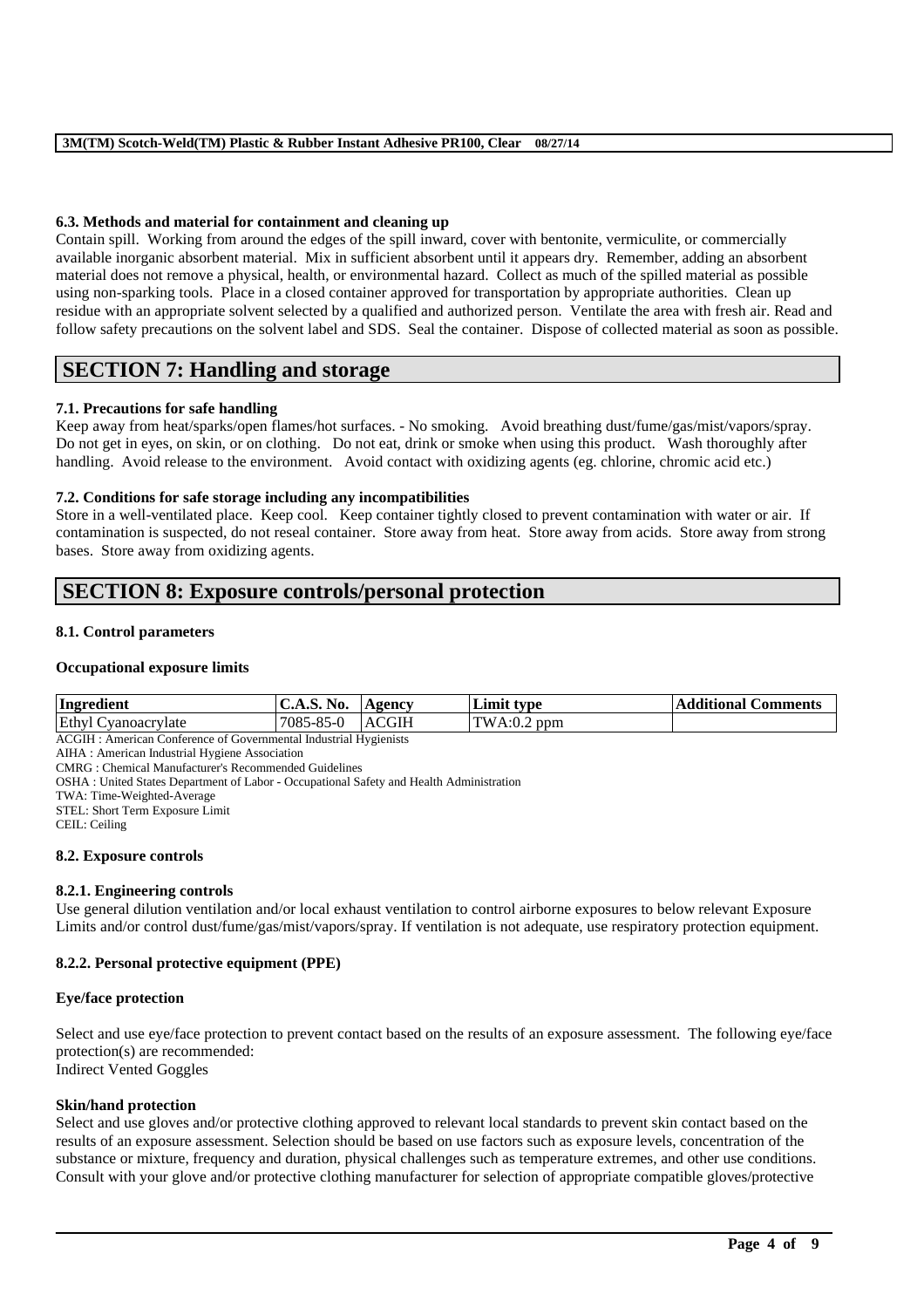clothing. Do not wear cotton gloves. Gloves made from the following material(s) are recommended: Nitrile Rubber Polymer laminate

#### **Respiratory protection**

An exposure assessment may be needed to decide if a respirator is required. If a respirator is needed, use respirators as part of a full respiratory protection program. Based on the results of the exposure assessment, select from the following respirator type(s) to reduce inhalation exposure:

Half facepiece or full facepiece air-purifying respirator suitable for organic vapors

For questions about suitability for a specific application, consult with your respirator manufacturer.

# **SECTION 9: Physical and chemical properties**

#### **9.1. Information on basic physical and chemical properties**

| <b>General Physical Form:</b>             | Liquid                                    |
|-------------------------------------------|-------------------------------------------|
| Odor, Color, Grade:                       | Clear liquid, with a sharp, pungent odor. |
| <b>Odor threshold</b>                     | No Data Available                         |
| pН                                        | Not Applicable                            |
| <b>Melting point</b>                      | Not Applicable                            |
| <b>Boiling Point</b>                      | $302$ °F                                  |
| <b>Flash Point</b>                        | 185 °F [ <i>Test Method:</i> Closed Cup]  |
| <b>Evaporation rate</b>                   | No Data Available                         |
| <b>Flammability (solid, gas)</b>          | Not Applicable                            |
| <b>Flammable Limits(LEL)</b>              | No Data Available                         |
| <b>Flammable Limits(UEL)</b>              | No Data Available                         |
| <b>Vapor Pressure</b>                     | 0.293 mmHg $[@ 75 °F]$                    |
| <b>Vapor Density</b>                      | No Data Available                         |
| <b>Density</b>                            | $0.9 - 1.1$ g/ml                          |
| <b>Specific Gravity</b>                   | $0.9 - 1.1$ [ <i>Ref Std:</i> WATER=1]    |
| <b>Solubility in Water</b>                | Nil.                                      |
| Solubility- non-water                     | No Data Available                         |
| Partition coefficient: n-octanol/water    | No Data Available                         |
| <b>Autoignition temperature</b>           | No Data Available                         |
| <b>Decomposition temperature</b>          | No Data Available                         |
| <b>Viscosity</b>                          | 80 - 120 centipoise [@ 73.4 °F]           |
| <b>Hazardous Air Pollutants</b>           | < 0.1 % weight [Test Method: Calculated]  |
| <b>Volatile Organic Compounds</b>         | $\leq 0.6\%$                              |
| <b>Percent volatile</b>                   | 90 - 97 % weight [Test Method: Estimated] |
| <b>VOC Less H2O &amp; Exempt Solvents</b> | $\leq$ =6 g/l                             |

# **SECTION 10: Stability and reactivity**

# **10.1. Reactivity**

This material may be reactive with certain agents under certain conditions - see the remaining headings in this section.

# **10.2. Chemical stability**

Stable.

#### **10.3. Possibility of hazardous reactions**

Hazardous polymerization may occur. Material polymerizes rapidly by contact with water, alcohol, amines and alkalis.

\_\_\_\_\_\_\_\_\_\_\_\_\_\_\_\_\_\_\_\_\_\_\_\_\_\_\_\_\_\_\_\_\_\_\_\_\_\_\_\_\_\_\_\_\_\_\_\_\_\_\_\_\_\_\_\_\_\_\_\_\_\_\_\_\_\_\_\_\_\_\_\_\_\_\_\_\_\_\_\_\_\_\_\_\_\_\_\_\_\_

#### **10.4. Conditions to avoid**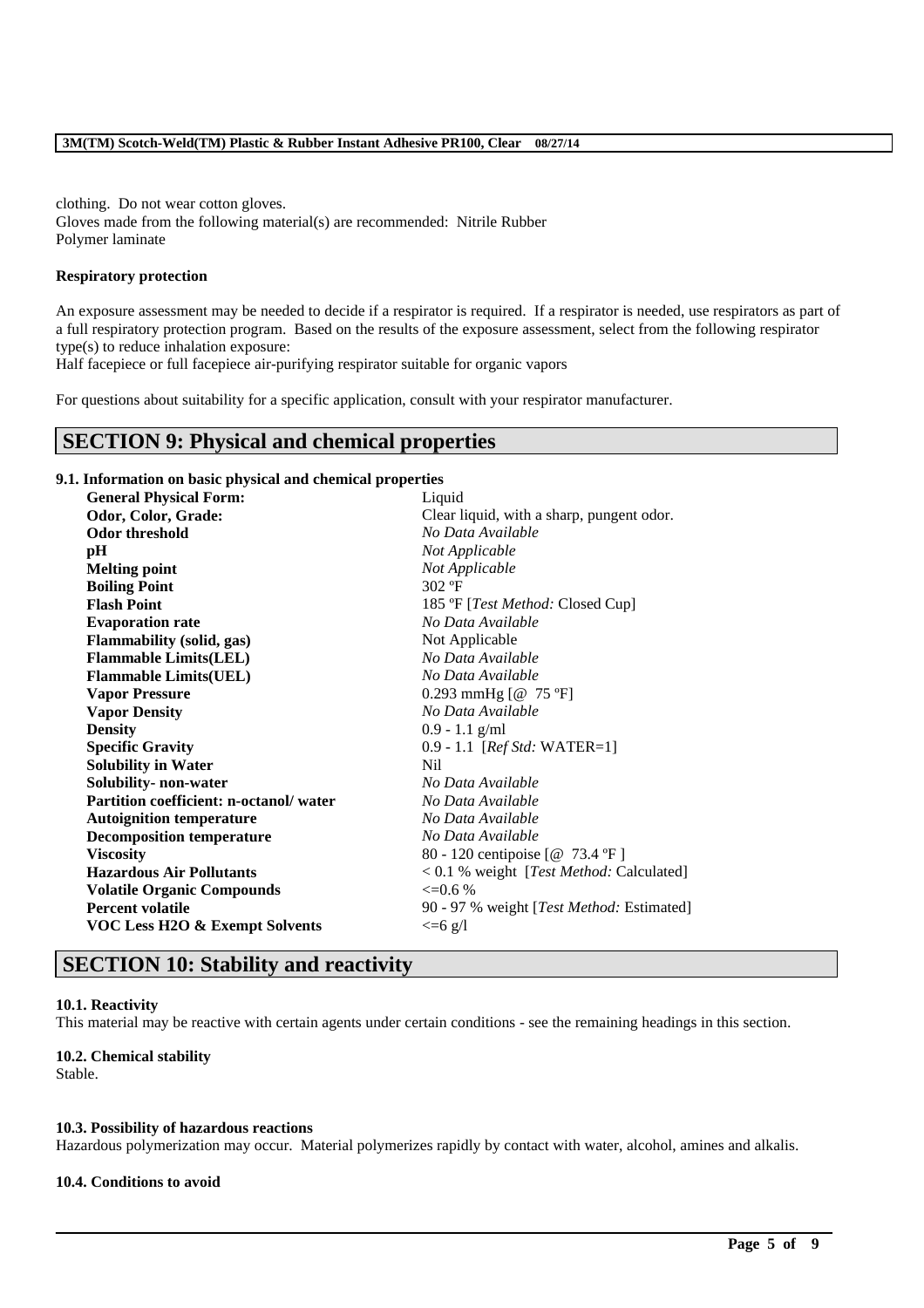Heat

**10.5. Incompatible materials** Strong oxidizing agents Water Strong bases Amines Alcohols

#### **10.6. Hazardous decomposition products**

**Substance Condition** None known.

Refer to section 5.2 for hazardous decomposition products during combustion.

# **SECTION 11: Toxicological information**

**The information below may not be consistent with the material classification in Section 2 if specific ingredient classifications are mandated by a competent authority. In addition, toxicological data on ingredients may not be reflected in the material classification and/or the signs and symptoms of exposure, because an ingredient may be present below the threshold for labeling, an ingredient may not be available for exposure, or the data may not be relevant to the material as a whole.**

#### **11.1. Information on Toxicological effects**

**Signs and Symptoms of Exposure**

**Based on test data and/or information on the components, this material may produce the following health effects:**

#### **Inhalation:**

Respiratory Tract Irritation: Signs/symptoms may include cough, sneezing, nasal discharge, headache, hoarseness, and nose and throat pain.

#### **Skin Contact:**

Bonds skin rapidly.

Mild Skin Irritation: Signs/symptoms may include localized redness, swelling, itching, and dryness.

#### **Eye Contact:**

Bonds eyelids rapidly.

Severe Eye Irritation: Signs/symptoms may include significant redness, swelling, pain, tearing, cloudy appearance of the cornea, and impaired vision.

#### **Ingestion:**

Gastrointestinal Irritation: Signs/symptoms may include abdominal pain, stomach upset, nausea, vomiting and diarrhea.

#### **Toxicological Data**

If a component is disclosed in section 3 but does not appear in a table below, either no data are available for that endpoint or the data are not sufficient for classification.

#### **Acute Toxicity**

| Name                   | .coute        | Species | 'alue                                                                                                 |
|------------------------|---------------|---------|-------------------------------------------------------------------------------------------------------|
| product<br>lvera<br>ыа | stior<br>'n G |         | $\Omega$<br>---<br>No<br>, mg<br>data<br>available:<br>calculate <sup>r</sup><br><br>↵<br>$\sim$<br>. |

\_\_\_\_\_\_\_\_\_\_\_\_\_\_\_\_\_\_\_\_\_\_\_\_\_\_\_\_\_\_\_\_\_\_\_\_\_\_\_\_\_\_\_\_\_\_\_\_\_\_\_\_\_\_\_\_\_\_\_\_\_\_\_\_\_\_\_\_\_\_\_\_\_\_\_\_\_\_\_\_\_\_\_\_\_\_\_\_\_\_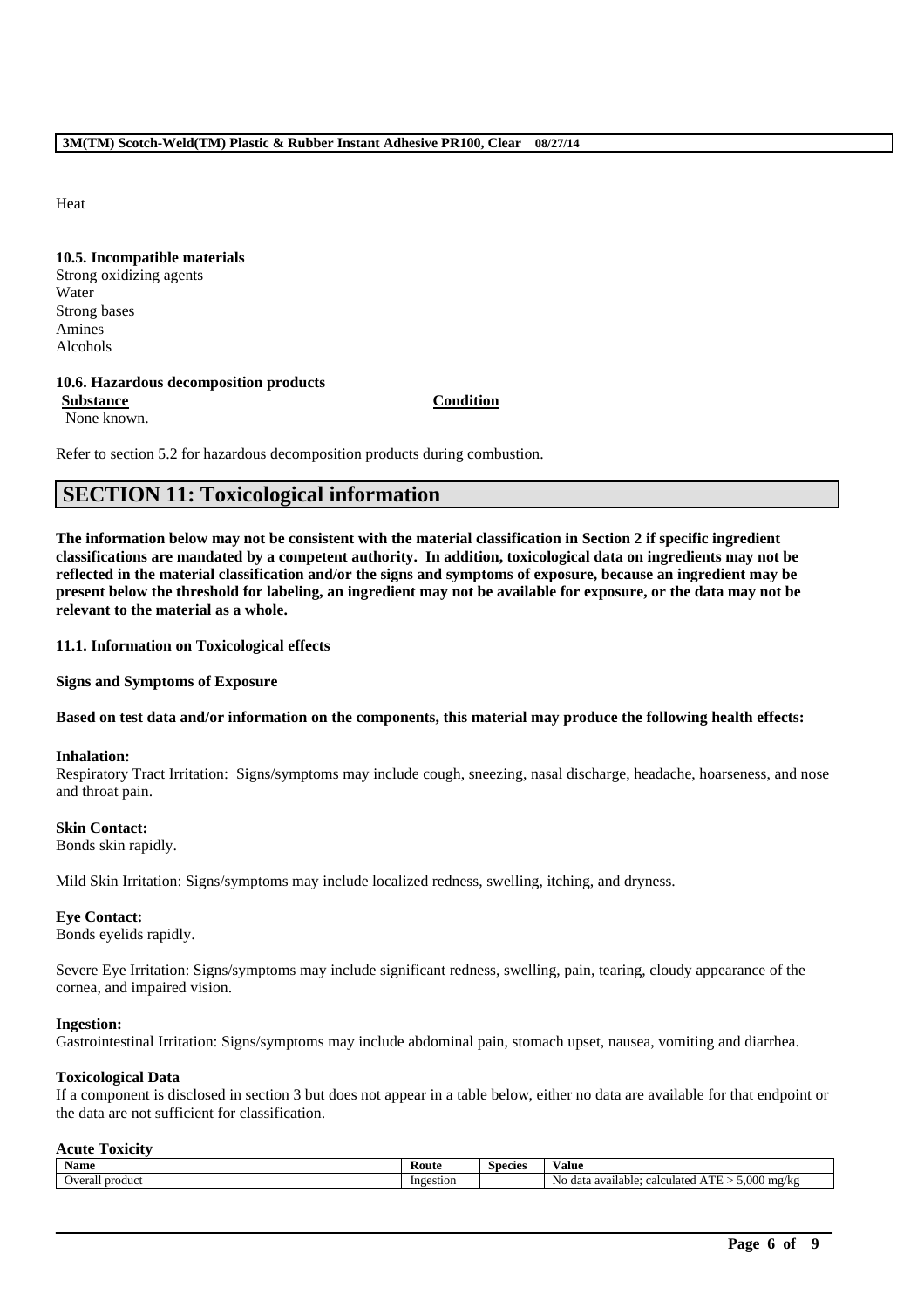#### **3M(TM) Scotch-Weld(TM) Plastic & Rubber Instant Adhesive PR100, Clear 08/27/14**

| Ethyl Cyanoacrylate                               | Dermal    | Rabbit | $LD50 > 2,000$ mg/kg                 |
|---------------------------------------------------|-----------|--------|--------------------------------------|
| Ethyl Cyanoacrylate                               | Ingestion | Rat    | $LD50 > 5,000$ mg/kg                 |
| Non-Hazardous Resin (NJTS Reg. No. 04499600-7084) | Dermal    |        | LD50 estimated to be $> 5,000$ mg/kg |
| Non-Hazardous Resin (NJTS Reg. No. 04499600-7084) | Ingestion | Rat    | $LD50 > 5,000$ mg/kg                 |

 $ATE = acute$  toxicity estimate

#### **Skin Corrosion/Irritation**

| $\bullet$ $\bullet$<br>Name                                                                  | <b>Species</b> | $-1$<br>Value                                      |
|----------------------------------------------------------------------------------------------|----------------|----------------------------------------------------|
| $\mathbf{r}$<br>Cyanoacrylate<br>Ethvl                                                       | Rabbit         | .<br>Mild irritant                                 |
| $-7084$<br>--<br>04499600-,<br>Non-<br>NĽ<br>-No.<br><b>Reg</b><br>Hazardous<br><b>Resin</b> | Rabbit         | $\sim$<br>No<br>ticant irritation<br><b>S12011</b> |

#### **Serious Eye Damage/Irritation**

| Name                                                                            | <b>Species</b> | $-1$<br>⁄ alue        |
|---------------------------------------------------------------------------------|----------------|-----------------------|
| Ethy<br>. Cyanoacrylate                                                         | Rabbit         | Severe irritant       |
| -7084<br>NJTS<br>. .<br>04499600-7<br>No.<br>Non-Hazardous Resin<br>Reg<br>'N I | Rabbit         | $-1$<br>Mild irritant |

#### **Skin Sensitization**

| <b>Name</b>            | <b>Species</b> | $-1$<br>/ alue                                                  |
|------------------------|----------------|-----------------------------------------------------------------|
| Ethyl<br>Cyanoacrylate | Human          | e data are not<br>exist.<br>the<br>but<br>Some positive<br>data |
|                        |                | $\sim$<br>- -<br>ficient for classification<br>SU1              |

#### **Respiratory Sensitization**

| $\bullet$ $\bullet$<br>Name       | $\sim$<br>Species | Value                                                    |
|-----------------------------------|-------------------|----------------------------------------------------------|
| Ethy<br>$\sim$<br>. Cyanoacrylate | Human             | , but the data are not<br>: data exist.<br>Some positive |
|                                   |                   | sufficient for classification                            |

#### **Germ Cell Mutagenicity**

| Name                                        | Route                                | Value                |
|---------------------------------------------|--------------------------------------|----------------------|
| Ethy<br>∖vanoacrvlate<br>and the control of | $- - -$<br>V <sub>1</sub> trc<br>-In | $N_{0}$<br>mutagenio |
|                                             |                                      |                      |

## **Carcinogenicity**

| ъ.<br>Name<br>Route<br><b>Species</b><br>/alue |
|------------------------------------------------|
|------------------------------------------------|

#### **Reproductive Toxicity**

#### **Reproductive and/or Developmental Effects**

| $\bullet$<br>Name | Route | Value | <b>Species</b><br>. | <b>Result</b><br>i ρς<br>---<br>__ | $I$ where $\alpha$ claim and<br>wsw<br>ntin<br>таног |
|-------------------|-------|-------|---------------------|------------------------------------|------------------------------------------------------|
|                   |       |       |                     |                                    |                                                      |

## **Target Organ(s)**

#### **Specific Target Organ Toxicity - single exposure**

| Name                | Route      | Target Organ(s)        | Value                            | <b>Species</b> | <b>Test Result</b> | Exposure        |
|---------------------|------------|------------------------|----------------------------------|----------------|--------------------|-----------------|
|                     |            |                        |                                  |                |                    | <b>Duration</b> |
| Ethyl Cyanoacrylate | Inhalation | respiratory irritation | May cause respiratory irritation | Human          | <b>NOAEL Not</b>   | occupational    |
|                     |            |                        |                                  |                | available          | exposure        |

# **Specific Target Organ Toxicity - repeated exposure**

|  | Name | Koute | <b>CONTRACTOR</b><br>1 arget<br>Organ(s) | - -<br>Value | <b>Species</b> | <b>CONTRACTOR</b><br>-<br>Test Result | Exposure<br>Duration |
|--|------|-------|------------------------------------------|--------------|----------------|---------------------------------------|----------------------|
|--|------|-------|------------------------------------------|--------------|----------------|---------------------------------------|----------------------|

# **Aspiration Hazard**<br>Name

**Name Value**

**Please contact the address or phone number listed on the first page of the SDS for additional toxicological information on this material and/or its components.**

\_\_\_\_\_\_\_\_\_\_\_\_\_\_\_\_\_\_\_\_\_\_\_\_\_\_\_\_\_\_\_\_\_\_\_\_\_\_\_\_\_\_\_\_\_\_\_\_\_\_\_\_\_\_\_\_\_\_\_\_\_\_\_\_\_\_\_\_\_\_\_\_\_\_\_\_\_\_\_\_\_\_\_\_\_\_\_\_\_\_

# **SECTION 12: Ecological information**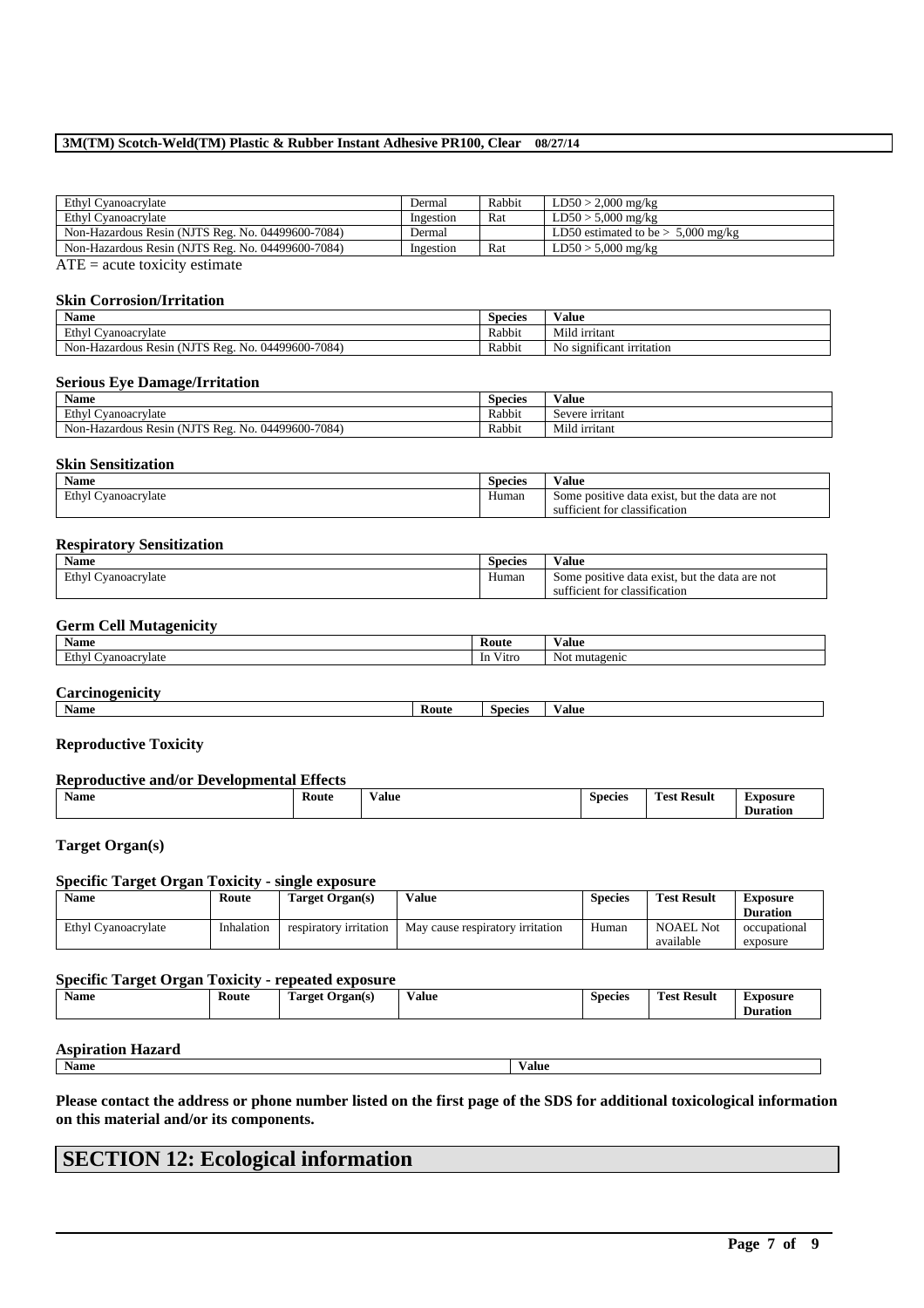#### **3M(TM) Scotch-Weld(TM) Plastic & Rubber Instant Adhesive PR100, Clear 08/27/14**

## **Ecotoxicological information**

Please contact the address or phone number listed on the first page of the SDS for additional ecotoxicological information on this material and/or its components.

#### **Chemical fate information**

Please contact the address or phone number listed on the first page of the SDS for additional chemical fate information on this material and/or its components.

# **SECTION 13: Disposal considerations**

#### **13.1. Disposal methods**

Dispose of contents/ container in accordance with the local/regional/national/international regulations.

Incinerate uncured product in a permitted waste incineration facility. Dispose of completely cured (or polymerized) material in a permitted industrial waste facility. Proper destruction may require the use of additional fuel during incineration processes. Empty drums/barrels/containers used for transporting and handling hazardous chemicals (chemical substances/mixtures/preparations classified as Hazardous as per applicable regulations) shall be considered, stored, treated & disposed of as hazardous wastes unless otherwise defined by applicable waste regulations. Consult with the respective regulating authorities to determine the available treatment and disposal facilities.

#### **EPA Hazardous Waste Number (RCRA):** Not regulated

# **SECTION 14: Transport Information**

## Not regulated per U.S. DOT, IATA or IMO.

*These transportation classifications are provided as a customer service. As the shipper YOU remain responsible for complying with all applicable laws and regulations, including proper transportation classification and packaging. 3M transportation classifications are based on product formulation, packaging, 3M policies and 3M understanding of applicable current regulations. 3M does not guarantee the accuracy of this classification information. This information applies only to transportation classification and not the packaging, labeling, or marking requirements. The original 3M package is certified for U.S. ground shipment only. If you are shipping by air or ocean, the package may not meet applicable regulatory requirements.* 

# **SECTION 15: Regulatory information**

# **15.1. US Federal Regulations**

Contact 3M for more information.

#### **311/312 Hazard Categories:**

Fire Hazard - Yes Pressure Hazard - No Reactivity Hazard - No Immediate Hazard - Yes Delayed Hazard - No

\_\_\_\_\_\_\_\_\_\_\_\_\_\_\_\_\_\_\_\_\_\_\_\_\_\_\_\_\_\_\_\_\_\_\_\_\_\_\_\_\_\_\_\_\_\_\_\_\_\_\_\_\_\_\_\_\_\_\_\_\_\_\_\_\_\_\_\_\_\_\_\_\_\_\_\_\_\_\_\_\_\_\_\_\_\_\_\_\_\_

# **15.2. State Regulations**

Contact 3M for more information.

# **15.3. Chemical Inventories**

The components of this product are in compliance with the chemical notification requirements of TSCA.

Contact 3M for more information.

#### **15.4. International Regulations**

Contact 3M for more information.